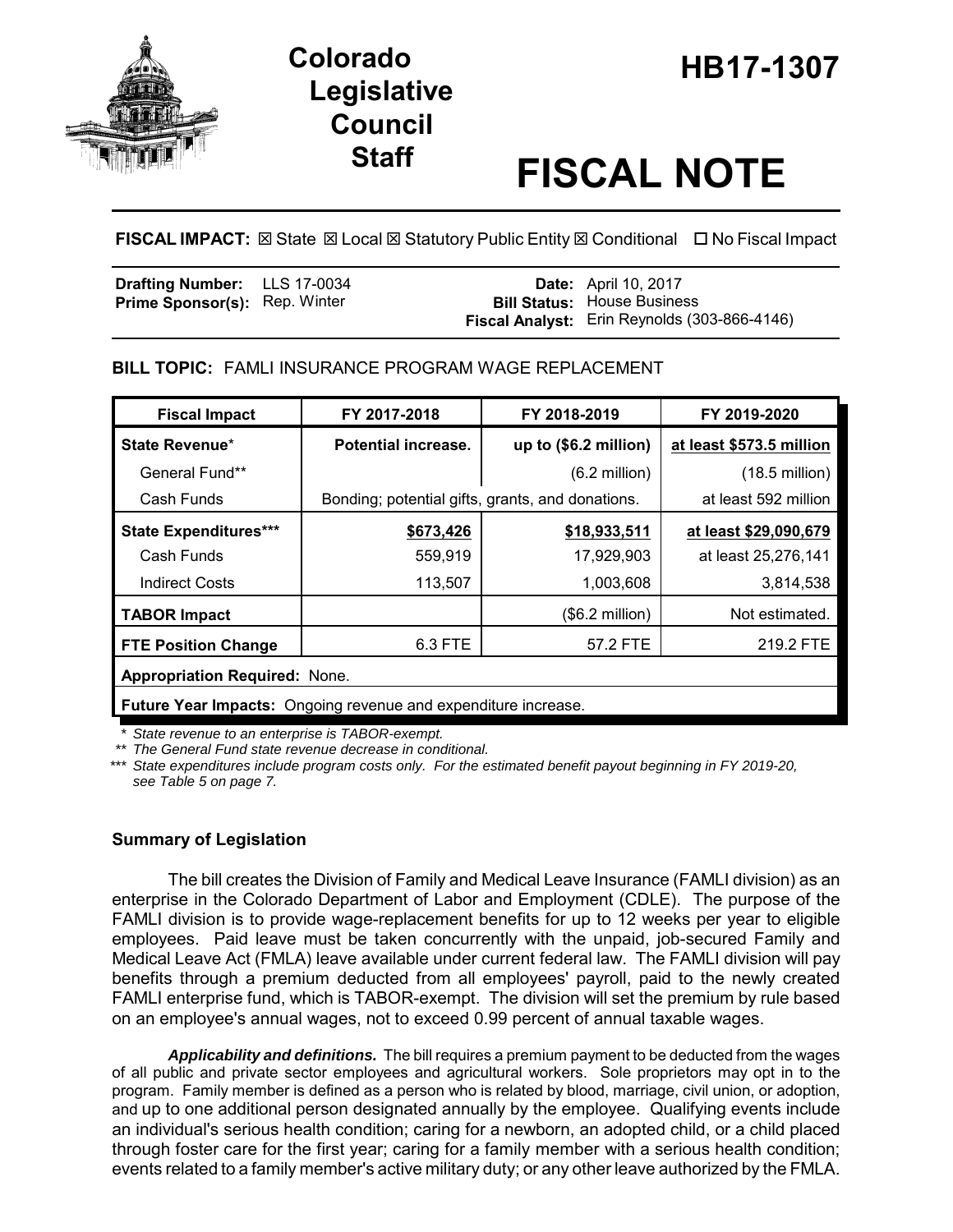*Elective coverage.* Self-employed individuals may elect coverage for an initial period of not less than three years or a subsequent period of not less than one year. The individual opts in by filing a notice of election in writing with the director, which becomes effective on the day the notice is filed. Notice must be provided to the division in advance of withdrawal from the program.

*Premiums and benefits.* The division director must determine the premium amount, not to exceed 0.99 percent of total annual taxable wages, and may adjust the premium amount annually to ensure actuarial fund soundness and to avoid an excessive fund balance. If necessary, the division director may later establish a solvency surcharge by rule.

Table 1 shows the benefit amount in relation to the individual's annual salary amount as a percentage of the annual mean wage, as determined by the Bureau of Labor Statistics, for all occupations in Colorado. Benefits are capped at \$1,000 per week. The \$1,000 cap will be adjusted each year in relation to the personal income growth rate.

| Table 1. Benefit Structure Under HB17-1307                       |                                                                 |  |  |  |
|------------------------------------------------------------------|-----------------------------------------------------------------|--|--|--|
| <b>Individual's Income Compared</b><br>to State Annual Mean Wage | <b>Percentage of Weekly Wage</b><br><b>Eligible for Benefit</b> |  |  |  |
| not more than 20%                                                | 95%                                                             |  |  |  |
| 20% to 30%                                                       | 90%                                                             |  |  |  |
| 30% to 50%                                                       | 85%                                                             |  |  |  |
| 50% or more                                                      | 66%                                                             |  |  |  |

The division must make the first benefit payment to a claimant within two weeks after the claim is filed, and bi-weekly thereafter, for up to 12 weeks. The division must adjust the maximum weekly benefit according to a formula outlined in the bill annually beginning January 1, 2020.

**Proof of eligibility.** The division director will set rules related to claim forms and the manner in which claims are filed; however, the bill makes several requirements related to claims, including that an employee prove eligibility, meet certain hourly thresholds of employment per year, disclose relevant medical records, and attest that his or her employer was notified in writing. The division may also require additional attestations from employees.

*Employer requirements.* Employers must collect premiums through a payroll deduction and remit the funds to the division. Employers can choose to establish a designated person selection process and allow employees to annually update their designated person; if no process is set up by the employer, the employee designates upon making a claim. Employers may not require employees to take any other form of leave during an employee's FAMLI leave. If an employer has a disability or family leave policy already in place, this leave can be taken concurrent to FAMLI leave. Finally, employers must post notices related to and notify new hires of the FAMLI benefit program.

*FAMLI Fund.* The FAMLI Fund is an enterprise fund within the State Treasury. The fund may be used only to repay revenue bonds issued to cover start-up costs; collect employee FAMLI premiums; pay FAMLI benefits to employees; and cover program administration and outreach costs. The fund may receive any gifts, grants, or donations accepted by the division. The fund is continuously appropriated to the FAMLI division.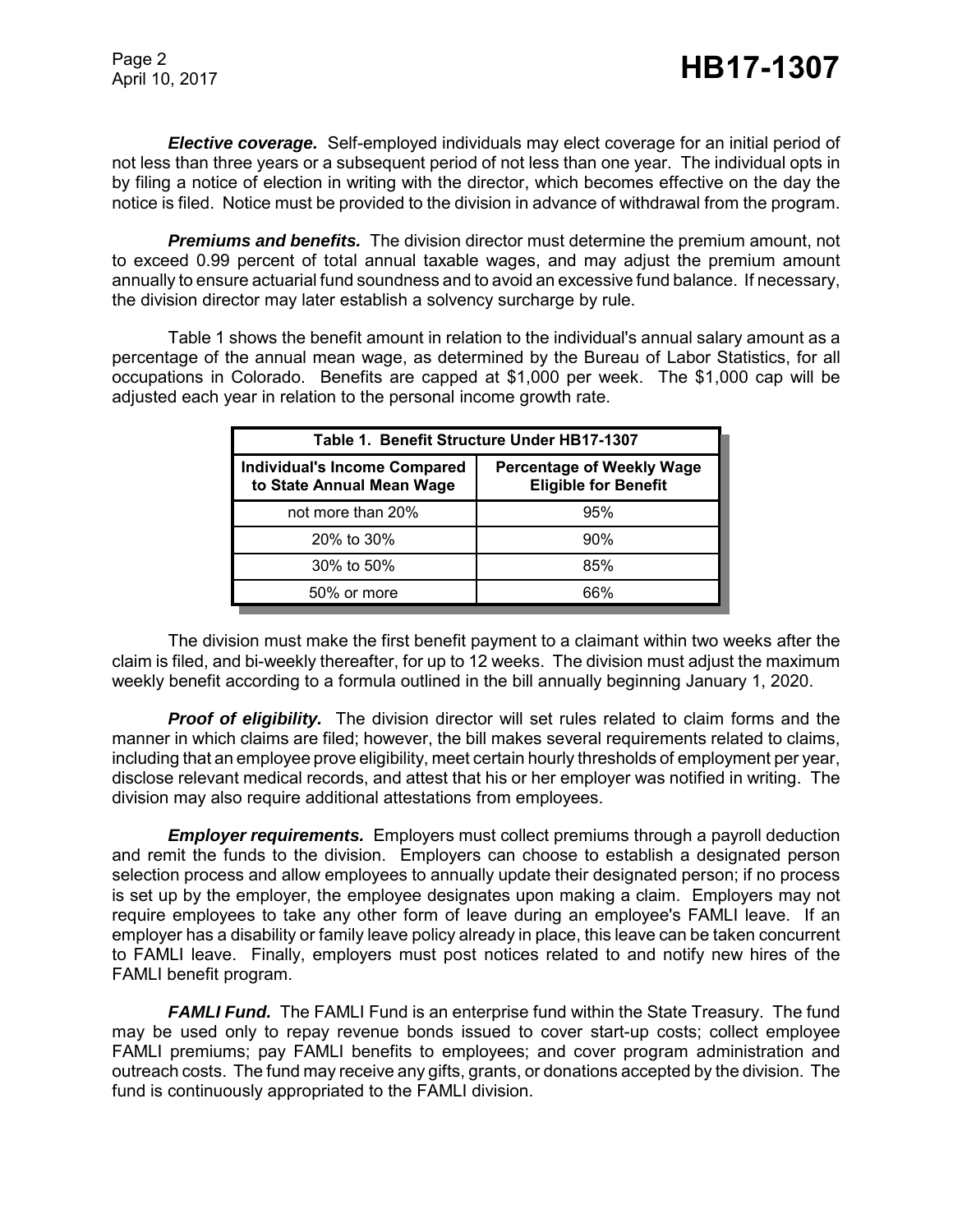*Claim denial and appeals process.* The division may deny a FAMLI leave claim, and the employee may appeal the division's decision using the same process in law for unemployment insurance appeals. An employee has 20 calendar days to submit his or her appeal in writing. Upon receipt, the division must schedule a hearing.

*Employer penalties.* While an employee is on leave, an employer must maintain the employee's benefits and may not discriminate against the employee in response to the employee's actual or requested leave. The division director will create a fine structure for employers who violate these requirements.

*Fraud.* The director may develop a procedure for recovering erroneous benefit payments. The director may exercise discretion to partially or wholly waive repayment amounts.

*Other division responsibilities.* The director must follow federal tax withholding policies and may establish any other rules as necessary to establish the program. The division must report to the General Assembly by September 1, 2020, and each year thereafter, on program participation, including demographics, as well as premium rates, fund balances, and outreach efforts.

*Income tax deduction.* The bill creates an individual income tax deduction for FAMLI benefits.

*Timeline.* The bill requires the following implementation schedule:

- program implementation begins July 1, 2018;
- outreach program implemented by January 1, 2019;
- employee premium collection begins July 1, 2019; and
- benefits available as of January 1, 2020.

#### **Background and Data**

*Federal Family and Medical Leave Act.* The federal FMLA entitles eligible employees of covered employers to take up to 12 weeks of unpaid, job-protected leave for specified family and medical reasons, with continuation of group health insurance coverage under the same terms and conditions as if the employee had not taken leave. Employees may use sick time, vacation time, or other accrued leave time along with FMLA leave in order to continue being paid. The employer must have at least 50 employees within 75 miles of an employee's worksite for the employer to be subject to FMLA requirements.

**Paid family leave in other states.** Three states — California, New Jersey, and Rhode Island — currently have paid family leave programs; California's began in 2002, New Jersey's in 2008, and Rhode Island's in 2013. The family leave programs operate in conjunction with each state's temporary disability insurance program. The programs are funded through employee contributions. Washington passed a paid family leave program in 2007 that has not yet been funded. New York and Washington D.C. have also recently passed paid family leave programs, effective 2018 and 2020, respectively. The utilization rate in these states has varied between 1.5 and 5 percent.

*Colorado employment data.* Table 2 shows the number of Colorado employees by employer type. As a point of reference, under current federal law, the only employee group currently covered under FMLA are those who work for a private employer that employs 50 or more individuals. The bill covers all but federal employees, and coverage is mandatory for all but sole proprietors, who may opt in to the benefit program.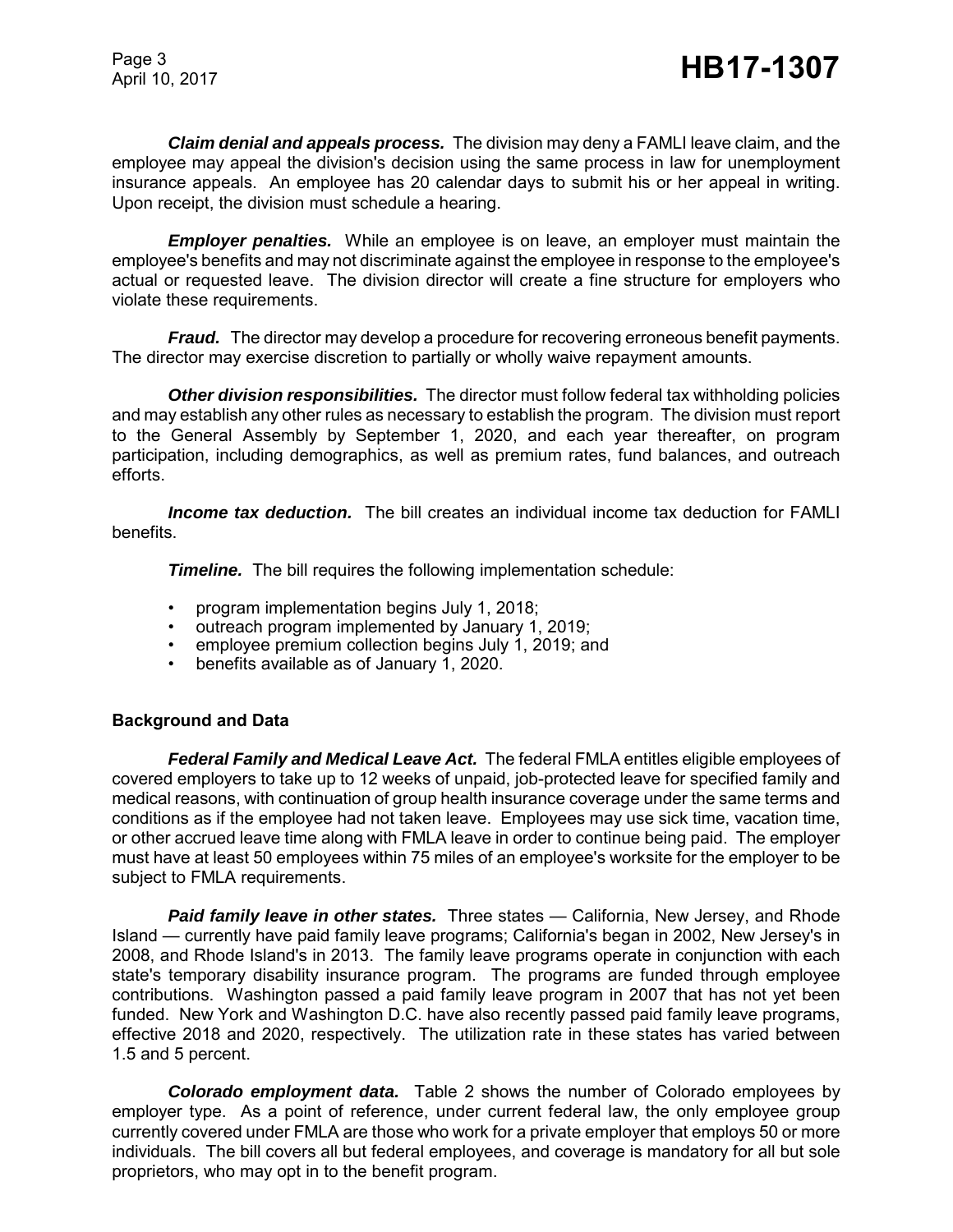| Table 2. Colorado Employees by Category        |                            |  |  |  |
|------------------------------------------------|----------------------------|--|--|--|
| <b>Type of Employer</b>                        | <b>Number of Employees</b> |  |  |  |
| Private Employer Employing $\geq 50$ Employees | 1,084,744                  |  |  |  |
| Private Employer Employing < 50 Employees      | 1,081,773                  |  |  |  |
| <b>Agricultural Sector</b>                     | 18,127                     |  |  |  |
| Sole Proprietor                                | 138,700                    |  |  |  |
| <b>State Government</b>                        | 97,784                     |  |  |  |
| <b>Local Government</b>                        | 257,330                    |  |  |  |
| <b>Federal Government</b>                      | 54,860                     |  |  |  |
| <b>Total Employees in Colorado</b>             | 2,733,318                  |  |  |  |
| Total Employees Estimated in Fiscal Note*      | 2,539,758                  |  |  |  |

*Source: Quarterly Census of Employment Wages (2016, 3rd Quarter), CDLE. \* This fiscal note has not included sole proprietors (who may opt in under the bill) or federal employees in the number of total employees participating in the program.*

### **State Revenue**

From 2017-18 through FY 2018-19, funding must be procured to cover the expenditures outlined in the State Expenditures section below, expected through a combination of revenue bonds and gifts, grants, or donations. Beginning in FY 2018-19, the bill may conditionally reduce General Fund revenue from individual income taxes by *\$6.2 million in FY 2018-19 and \$18.5 million in FY 2019-20* and have other indeterminate impacts on income tax, outlined below. Beginning in FY 2019-20, this bill is expected to increase cash fund revenue to the FAMLI Fund by *at least \$592 million* from employee-paid FAMLI premiums. This enterprise revenue is TABOR-exempt.

*Bonding and gifts, grants, and donations.* In advance of premium revenue collection, a combination of bonding and gifts, grants, and donations is required to cover start-up costs for the enterprise, which cannot be funded by the state. The amount of revenue to the FAMLI division will depend on many factors that have not been estimated for this fiscal note, but at a minimum will cover the costs outlined in the State Expenditures section for FY 2017-18 and FY 2018-19. No source of gifts, grants, or donations has been identified at this time.

*Pre-tax treatment of FAMLI premium payments — conditional.* Conditional upon how the IRS treats employee FAMLI premiums for purposes of federal income tax, the bill may reduce General Fund revenue from individual income taxes by \$6.2 million in FY 2018-19, \$18.5 million in FY 2019-20, and \$24.7 million in FY 2020-21. If the IRS allows these premium payments to occur on a pre-tax basis for determining an employee's wages for federal income tax purposes, federal taxable income will be reduced by the amount of the premium. This will, in turn, reduce Colorado taxable income. Because premiums will be collected for the second half of tax year 2019, a partial-year impact is expected to be accrued into FY 2018-19.

*Income tax deduction for FAMLI benefits — indeterminate.* The income tax deduction in the bill for individuals who utilize FAMLI benefits is not expected to affect state revenue. Depending on how employees spend the money they would have otherwise received as wages under current law, state tax revenue from sales, use, and other excise taxes may be affected; however, this amount is unknown and not estimated.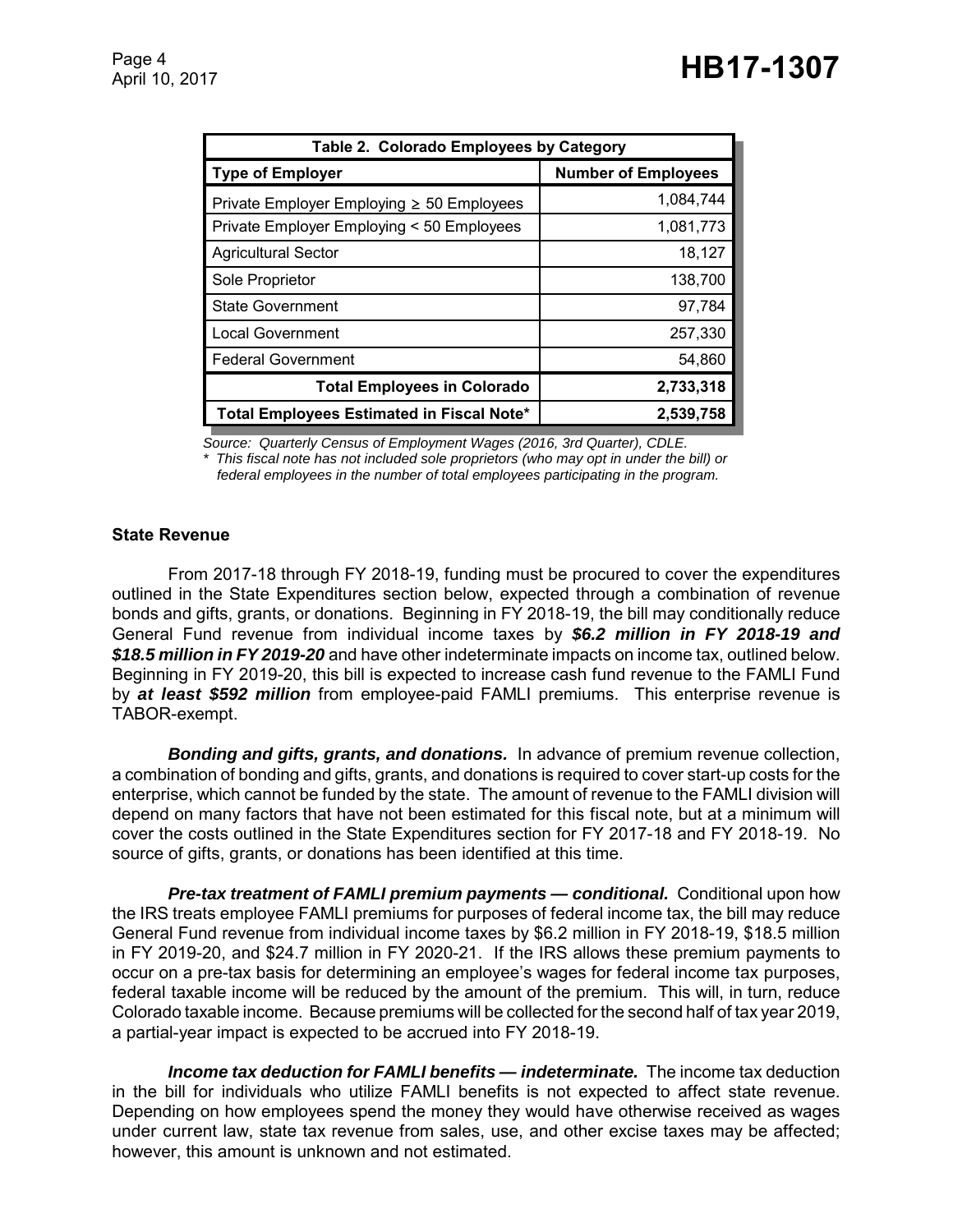*Data and assumptions.* This fiscal note applies the wage growth rate from the March 2017 Legislative Council Staff Economic and Revenue Forecast to the 2016 Colorado wage and salary income from the Bureau of Economic Analysis. It assumes that in the first fiscal year of premium collections (FY 2019-20), 2018 wage information will be used to estimate the premium.

*FAMLI Fund.* The division will begin collecting premiums on July 1, 2019, for deposit into the FAMLI Fund. The premium rate is to be set administratively by the FAMLI division, which will rely on the findings of an actuarial analysis before setting the rate. Under the bill, the maximum premium is 0.99 percent. A minimal amount of fine revenue related to employer penalties is also expected beginning in FY 2019-20. The fiscal note shows a range of premium revenue between 0.33 percent and 0.99 percent in Table 3.

| Table 3. FAMLI Premium Revenue Range Under HB17-1307 in FY 2019-20 |       |                        |                       |                              |  |  |
|--------------------------------------------------------------------|-------|------------------------|-----------------------|------------------------------|--|--|
| <b>Premium Rate Range</b>                                          |       | <b>Total Estimated</b> | Low Range of          | <b>Maximum</b>               |  |  |
| Low                                                                | Max   | <b>Taxable Wages</b>   | Premium<br>Collection | <b>Premium</b><br>Collection |  |  |
| 0.33%                                                              | 0.99% | \$179 billion          | \$592 million         | \$1.8 billion                |  |  |

## **TABOR Impact**

This bill reduces state revenue from the General Fund, which will reduce the amount of money required to be refunded under TABOR for FY 2018-19. TABOR refunds are paid out of the General Fund. TABOR refund obligations have not been estimated for FY 2019-20. This bill is expected to reduce the TABOR surplus by \$6.2 million in FY 2017-18 and \$18.5 million in FY 2018-19, reducing the amount of revenue refunded through the Six Tier Sales Tax Refund by equal amounts. Since the bill reduces both revenue to the General Fund and the refund obligation by equal amounts, there is no net impact on the amount of money available in the General Fund for the budget. However, the bill will reduce money available for the General Fund budget in the future during years the state does not collect money above the TABOR limit.

### **State Expenditures**

Exclusive of FAMLI benefits, the bill will increase state expenditures by *\$673,426 and 6.3 FTE in FY 2017-18, \$18,933,511 and 57.2 FTE in FY 2018-19, and \$29,090,679 and 219.2 FTE in FY 2019-20.* Under the bill, initial expenditures are required to be paid with revenue bonds or gifts, grants, and donations to the FAMLI Fund. As of January 1, 2020, these expenditures will be paid from premium revenue available in the FAMLI Fund, as shown in Table 5.

*Assumptions.* The costs in this fiscal note are based on the following assumptions:

- a 3.5 percent utilization rate and 2.5 million eligible employees, which results in an estimated 87,500 individuals who will utilize the program annually;
- the state's Unemployment Insurance (UI) program processed an average of 179,000 claims in the past two fiscal years; as a result, the fiscal note assumes that the FAMLI program will require approximately half of the resources dedicated to UI (the UI program currently employs 458 FTE); and
- because of essential differences between UI benefits and the FAMLI benefit created under the bill, the fiscal note assumes approximately one-quarter of the hearings staff currently dedicated to the UI program will be required for the FAMLI program.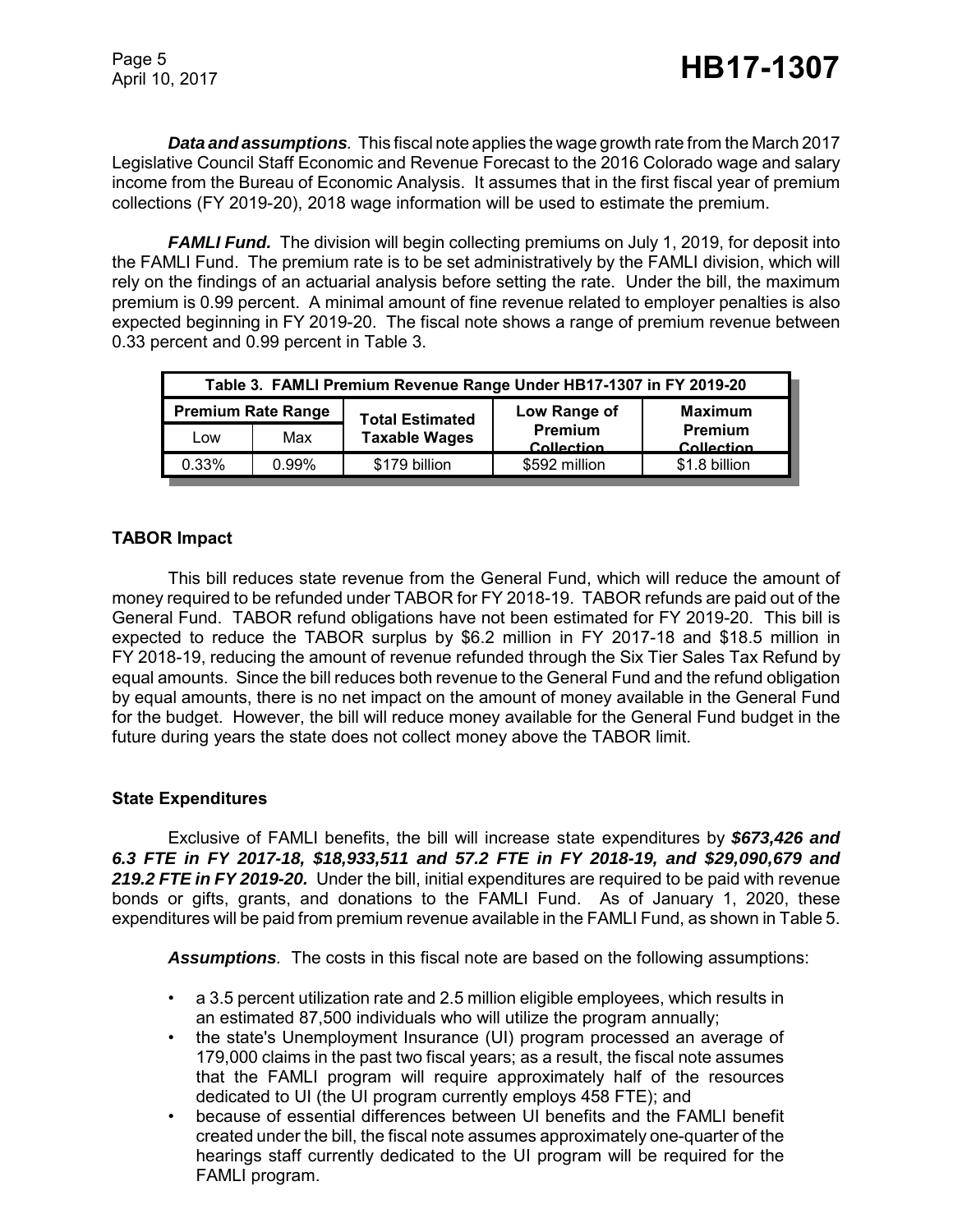Page 6

*Division of Family and Medical Leave Insurance — CDLE.* The newly created FAMLI division will ramp up in the first two implementation years and bring on approximately half of the number of staff currently allocated to the UI program in FY 2019-20. An exception to the one-half staff rule is the hearings division, which is assumed to need one-quarter of the UI program staff, as explained in the Assumptions section above. Staff includes:

- a program director, deputy director, and director's assistant beginning in FY 2017-18;
- claim clerks, appeal clerks, research analysts, auditors, and file clerks, as well as additional executive director staff beginning in FY 2018-19; and
- hearings officers and assistants beginning in FY 2019-20.

Additionally, beginning in FY 2018-19, the FAMLI division will have costs for actuarial analysis, third-party program outreach, mailings, legal services, a phone system, an electronic content management system, and a banking interface. The division will also rely on the Office of Information Technology (OIT) to implement a technology platform. Beginning FY 2018-19, CDLE will also require approximately 285 hours of legal services per year provided by the Department of Law. These costs are outlined in Table 4 below, and OIT costs are discussed further below.

| Table 4. Administrative Expenditures Under HB17-1307 |                |                 |              |  |  |
|------------------------------------------------------|----------------|-----------------|--------------|--|--|
| <b>CDLE Cost Components</b>                          | FY 2017-18     | FY 2018-19      | FY 2019-20   |  |  |
| <b>Personal Services</b>                             | \$206,642      | \$2,680,827     | \$10,837,614 |  |  |
| <b>FTE</b>                                           | <b>2.7 FTE</b> | 47.0 FTE        | 209.0 FTE    |  |  |
| Operating Expenses and Capital Outlay Costs          | 16,674         | 251,582         | 960,436      |  |  |
| <b>Actuarial Analysis</b>                            |                | 50,000          | 20,000       |  |  |
| Outreach                                             |                | 500,000         |              |  |  |
| Mailings                                             |                | 155,000         |              |  |  |
| <b>Legal Services</b>                                |                | 27,089          | 27,089       |  |  |
| <b>FTE</b>                                           |                | 0.2 FTE         | $0.2$ FTE    |  |  |
| <b>Call Center</b>                                   |                | 350,000         | 87,500       |  |  |
| Scanning                                             |                | 56,000          |              |  |  |
| Accounting Interface                                 |                | 487,685         |              |  |  |
| Indirect Costs*                                      | 54,879         | 844,219         | 3,655,149    |  |  |
| <b>CDLE Subtotal</b>                                 | \$278,195      | \$5,402,402     | \$15,587,788 |  |  |
| <b>OIT Cost Components</b>                           | FY 2017-18     | FY 2018-19      | FY 2019-20   |  |  |
| <b>Personal Services</b>                             | 311,971        | 828,602         | 828,602      |  |  |
| <b>FTE</b>                                           | 3.6 FTE        | 10.0 FTE        | 10.0 FTE     |  |  |
| Operating Expenses and Capital Outlay Costs          | 22,232         | 37,718          | 9,500        |  |  |
| <b>Cell Phones</b>                                   | 400            | 400             | 400          |  |  |
| Training                                             | 2,000          | 5,000           | 5,000        |  |  |
| Hardware and Software                                |                | 12,500,000      | 12,500,000   |  |  |
| Indirect Costs*                                      | 58,628         | 159,389         | 159,389      |  |  |
| <b>OIT Subtotal</b>                                  | \$395,231      | \$13,531,109    | \$13,502,891 |  |  |
| <b>TOTAL</b>                                         | \$673,426      | \$18,933,511    | \$29,090,679 |  |  |
| <b>TOTAL FTE*</b>                                    | <b>6.3 FTE</b> | <b>57.2 FTE</b> | 219.2 FTE    |  |  |

 *\* Indirect costs will be paid from the FAMLI Fund.*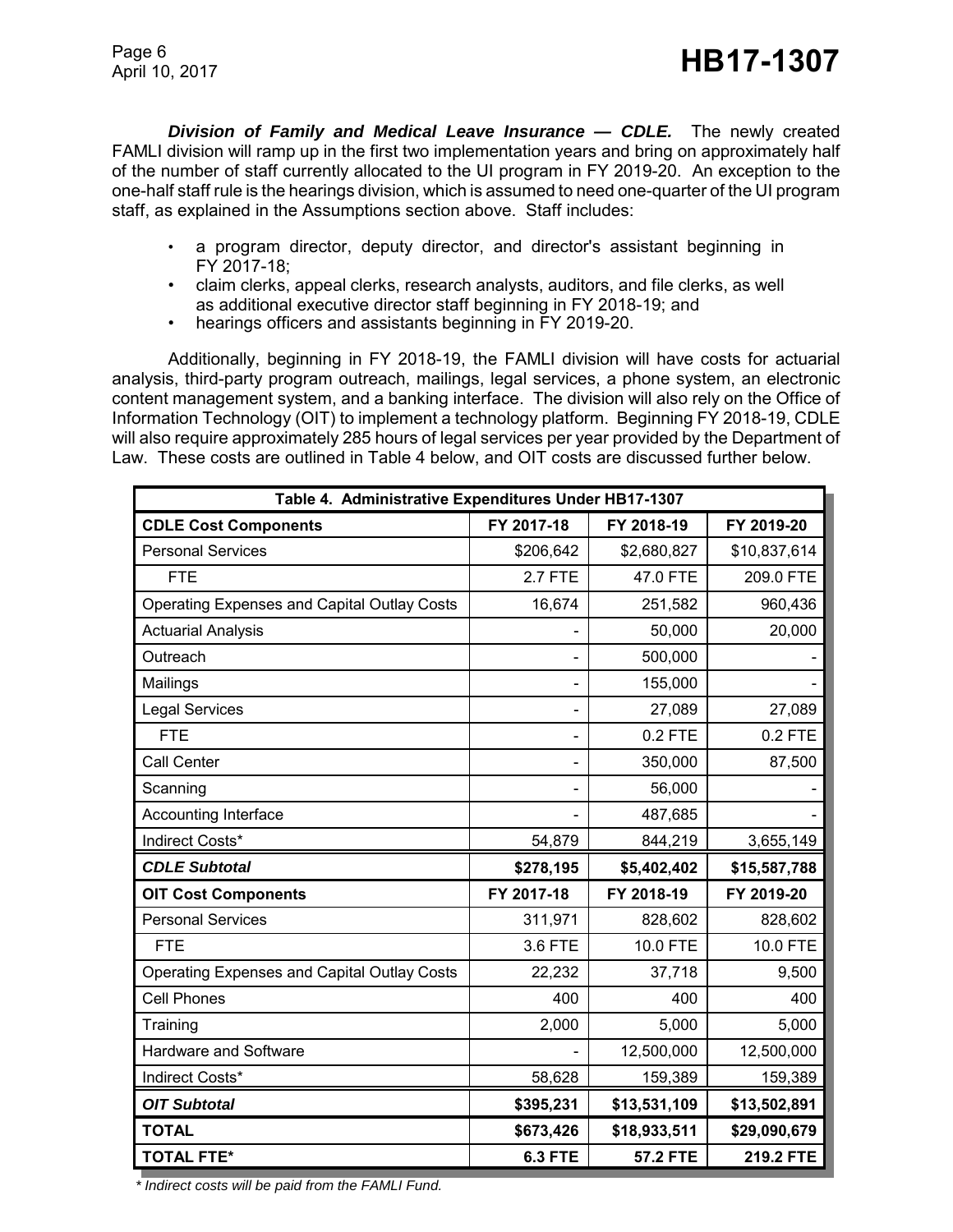*Office of Information Technology.* OIT will begin its requirements and approval work in FY 2017-18. The creation of the technology solution will take place from FY 2018-19 through FY 2019-20. Ongoing maintenance costs, which are not shown in Table 4, are expected to be approximately \$5 million per year beginning in FY 2021-22.

**FAMLI benefits.** Beginning January 1, 2020, this bill will increase expenditures for FAMLI benefit payments. Table 5 shows the estimated benefits for FY 2020-21, the first full implementation year of the benefit program. The fiscal note uses \$56,720 as the annual mean wage (AMW) for 2020, which applies the employment growth rate from the March 2017 Legislative Council Staff Economic and Revenue Forecast to the 2016 Occupational Employment Statistics from the Bureau of Labor Statistics.

A minimum and maximum weekly benefit range is shown to indicate the dollar amounts relative to the income, percentage income compared to the annual mean wage, and FAMLI benefit under the bill. For the final column, which indicates an estimate of the annual FAMLI benefits the division will pay out in FY 2020-21, the fiscal note makes a basic estimate that each income group represents one-quarter (21,875) of the estimated 87,500 individuals that will utilize this benefit per year (2.5 million employees, 3.5 percent utilization rate), and shows the expenditure based on the 12-week maximum benefit.

| Table 5. Estimated FAMLI Benefits Paid to Individuals Under HB17-1307 |                                                  |                                              |                                |                                                |                                       |                                                                   |
|-----------------------------------------------------------------------|--------------------------------------------------|----------------------------------------------|--------------------------------|------------------------------------------------|---------------------------------------|-------------------------------------------------------------------|
| <b>Individual</b><br><b>Income</b><br>Compared<br>to AMW              | <b>Individual</b><br><b>Annual Wage</b><br>Range | <b>Individual</b><br>Weekly<br>Wage<br>Range | <b>FAMLI</b><br><b>Benefit</b> | Weekly<br>Income-based<br><b>Benefit Range</b> | 12-week<br><b>Maximum</b><br>Benefit* | <b>Estimated</b><br>Annual<br><b>FAMLI</b><br><b>Benefit Paid</b> |
| up to $20\%$                                                          | up to \$11,344                                   | up to \$218                                  | 95%                            | up to \$207                                    | \$2,487                               | \$54 million                                                      |
| 20% to 30%                                                            | 11,344 to                                        | 218 to 327                                   | 90%                            | 196 to 295                                     | 3,534                                 | 77 million                                                        |
| 30% to 50%                                                            | 17,016 to                                        | 327 to 545                                   | 85%                            | 278 to 464                                     | 5,563                                 | 122 million                                                       |
| 50% or more                                                           | 28,260 or more                                   | 545 or more                                  | 66%                            | 360 to 1,000                                   | 12,000                                | 263 million                                                       |
|                                                                       | <b>TOTAL</b>                                     |                                              |                                |                                                |                                       | \$516 million                                                     |

*\* Under the bill, the maximum weekly benefit amount will be adjusted annually according to personal income growth.*

**Indirect costs to CDLE and OIT.** Certain costs associated with this bill are typically addressed through the annual budget process and centrally appropriated in the Long Bill or supplemental appropriations bills, rather than in this bill. However, because the bill will be funded by the FAMLI Fund, which is an enterprise, these costs are shown as indirect costs in Table 6. Leased space is included to show the impact of additional FTE at CDLE, and calculated at CDLE's rate of 250 square feet per FTE at \$21 per square foot.

| Table 6. Indirect Costs Under HB17-1307            |            |             |             |  |  |
|----------------------------------------------------|------------|-------------|-------------|--|--|
| <b>Cost Components</b>                             | FY 2017-18 | FY 2018-19  | FY 2019-20  |  |  |
| Employee Insurance (Health, Life, Dental, and STD) | \$51,287   | \$442,393   | \$1,671,928 |  |  |
| Supplemental Employee Retirement Payments          | 46.470     | 314.465     | 1,045,360   |  |  |
| Leased Space                                       | 15.750     | 246,750     | 1,097,250   |  |  |
| <b>TOTAL</b>                                       | \$113,507  | \$1,003,608 | \$3,814,538 |  |  |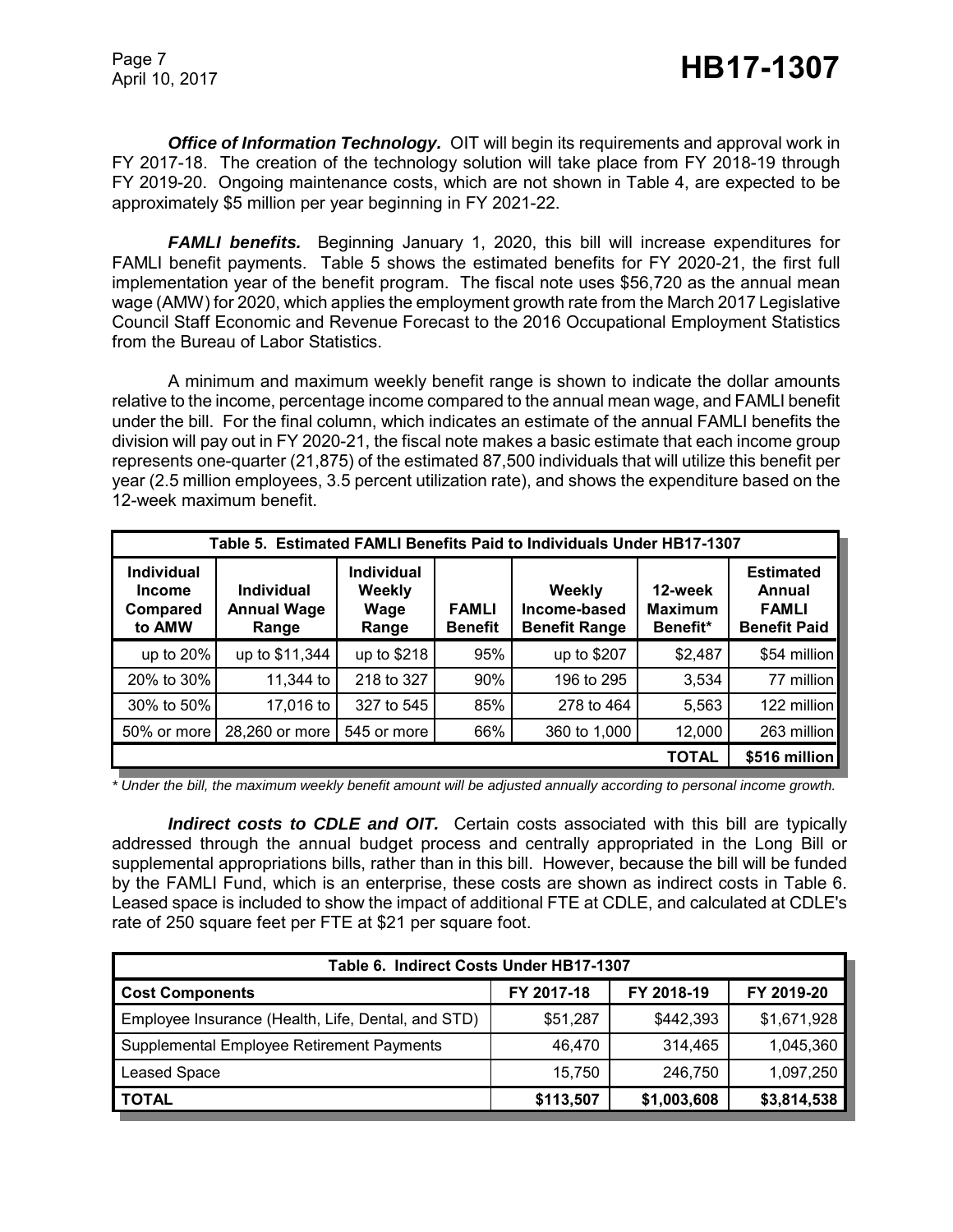Page 8

*All state agencies.* Workload will increase in all state agencies to perform employee outreach and to track and administer time, leave, and short-term disability (STD) claims. Tracking of the FMLA, STD, Workers' Compensation, and PERA STD can be administratively complex.

*Increased utilization of leave.* Additionally, the bill allows employees who have worked for at least 680 hours during their qualifying year to receive benefits. This is a lower threshold than the state's current eligibility requirements that require permanent state employees to perform one year of service before utilizing family and medical leave, and temporary state employees to have worked for at least 1250 hours in the qualifying year. This may have a significant fiscal and operational impact to departments that hire temporary employees, especially in round-the-clock departments such as the Departments of Corrections and Human Services.

To the extent additional resources are required related to these two issues, these will be requested during the annual budget process beginning in FY 2019-20.

*Department of Personnel and Administration.* The Department of Personnel and Administration (DPA) will set up the new deduction. It will also perform outreach to the state personnel system and update rules, technical guidance, and existing documentation to include information about the FAMLI benefit program. These workload increases can be accomplished within existing appropriations.

*Short-term disability benefits.* The bill may result in a reduction in the amount of STD benefits paid to employees, which may result in a cost savings through a reduction of the STD premium. If this occurs, this adjustment will be addressed through the total compensation analysis included in the annual budget process.

*Department of Revenue.* The fiscal note assumes that the IRS will provide guidance to payroll departments in advance of FAMLI implementation in the state in FY 2019-20. If this does not occur, the Department of Revenue may incur additional workload or costs to respond to taxpayer questions and address filing errors. In FY 2020-21, the bill will require changes to the department's GenTax software system to implement the income tax deduction for FAMLI benefits. The fiscal note assumes those costs will be addressed during the annual budget process.

*Judicial Department.* Beginning in FY 2019-20, the Judicial Department may see a minimal increase in discrimination claims against employers for violating the employment protection provisions of the bill. This increase is not expected to require new appropriations.

#### **Local Government, School District, and Statutory Public Entity Impact**

Like the state, local governments, school districts, and statutory public entities will be required to implement payroll deductions for employees and coordinate sick leave, FMLA, and STD benefits when an employee applies for family and medical leave.

### **Effective Date**

The bill takes effect August 9, 2017, if the General Assembly adjourns on May 10, 2017, as scheduled, and no referendum petition is filed.